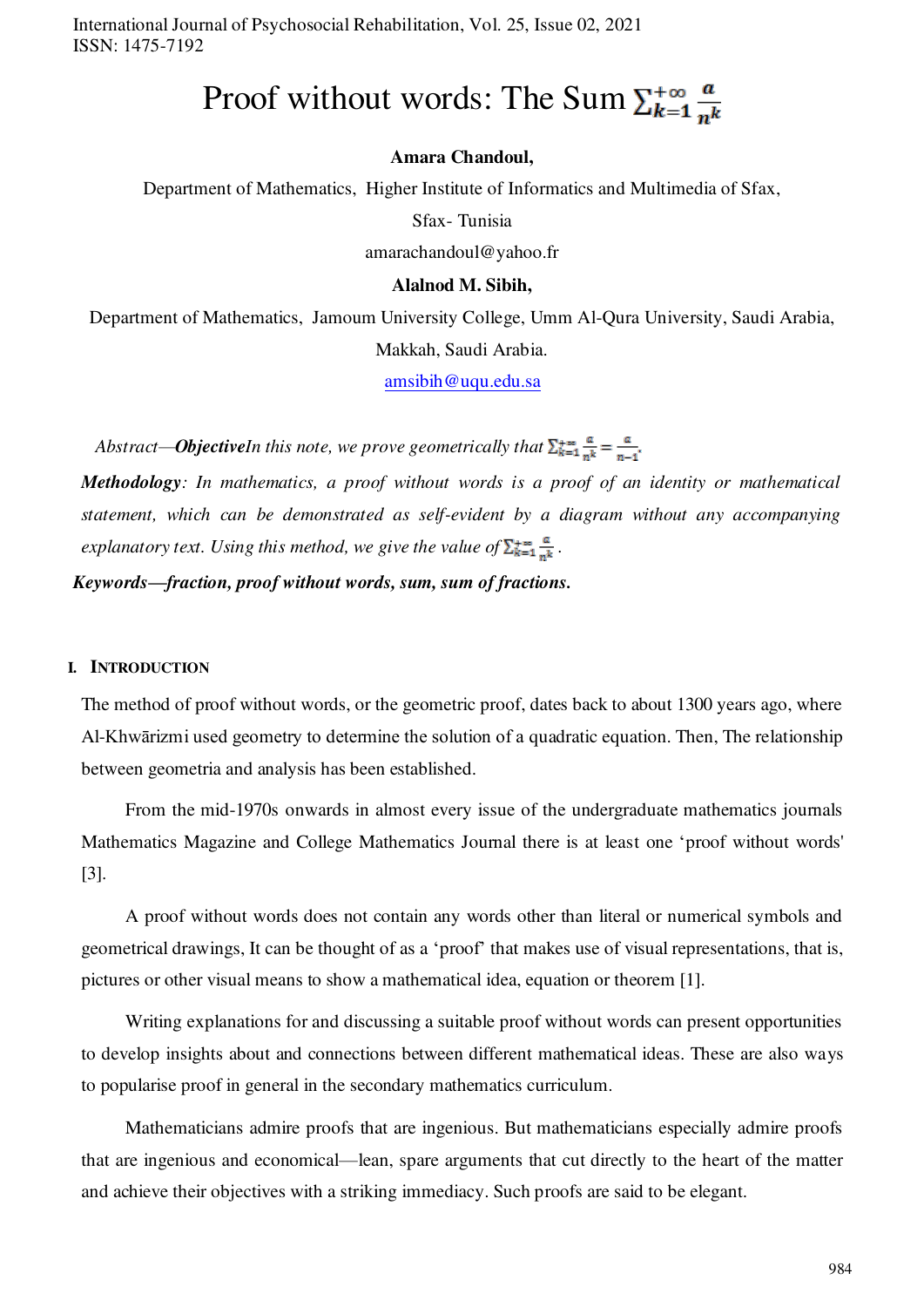# International Journal of Psychosocial Rehabilitation, Vol. 25, Issue 02, 2021 ISSN: 1475-7192

Mathematical elegance is not unlike that of other creative enterprises. It has much in common with the artistic elegance of a Monet canvas that depicts a French landscape with a few deft brushstrokes or a haiku poem that says more than its words. Elegance is ultimately an aesthetic, not a mathematical property [3].

In [2], We give a generalization of a Roger B. Nelsen result, by giving a closed form expression for  $x = [a_0, a_1, ..., a_k, b_1, ..., b_m].$ 

In mathematics, we call geometric series any series of the form  $\sum_{k=1}^{+\infty} a x^k$ .

Of course Alsina and Nelsen [5] were able to give a nice geometric proof of the convergence of a geometric serie example and give the value of its limit. In fact, they rewrite a previews result of Bivens and Klein [4]. The result of consider two similar triangles: large white triangle and gray triangle; they use an iterative procedure consisting in partitioning the large white triangle into similar trapezoids, hence the ratio of horizontal to vertical sides in each is the same, which yields the result.

In this note, we give a new geometric proof of the same problem. We consider a rectangle of sides 1 and  $\alpha$ , And we use an iterative procedure consisting in partitioning a rectangle in  $\eta$  rectangles. which yields  $\sum_{k=1}^{+\infty} \frac{a}{nk} = \frac{a}{n+1}$ .

#### **II. MAIN RESULT**

**Theorem:** Let  $n \ge 2$ , be an integer, then  $\sum_{k=1}^{+\infty} \frac{a}{n^k} = \frac{a}{n-1}$ .

### **Proof**

Consider a rectangle of sides  $1$  and  $\alpha$ .



We apply the iterative procedure consisting in partitioning a rectangle in  $\bf{n}$  similar rectangles, which yields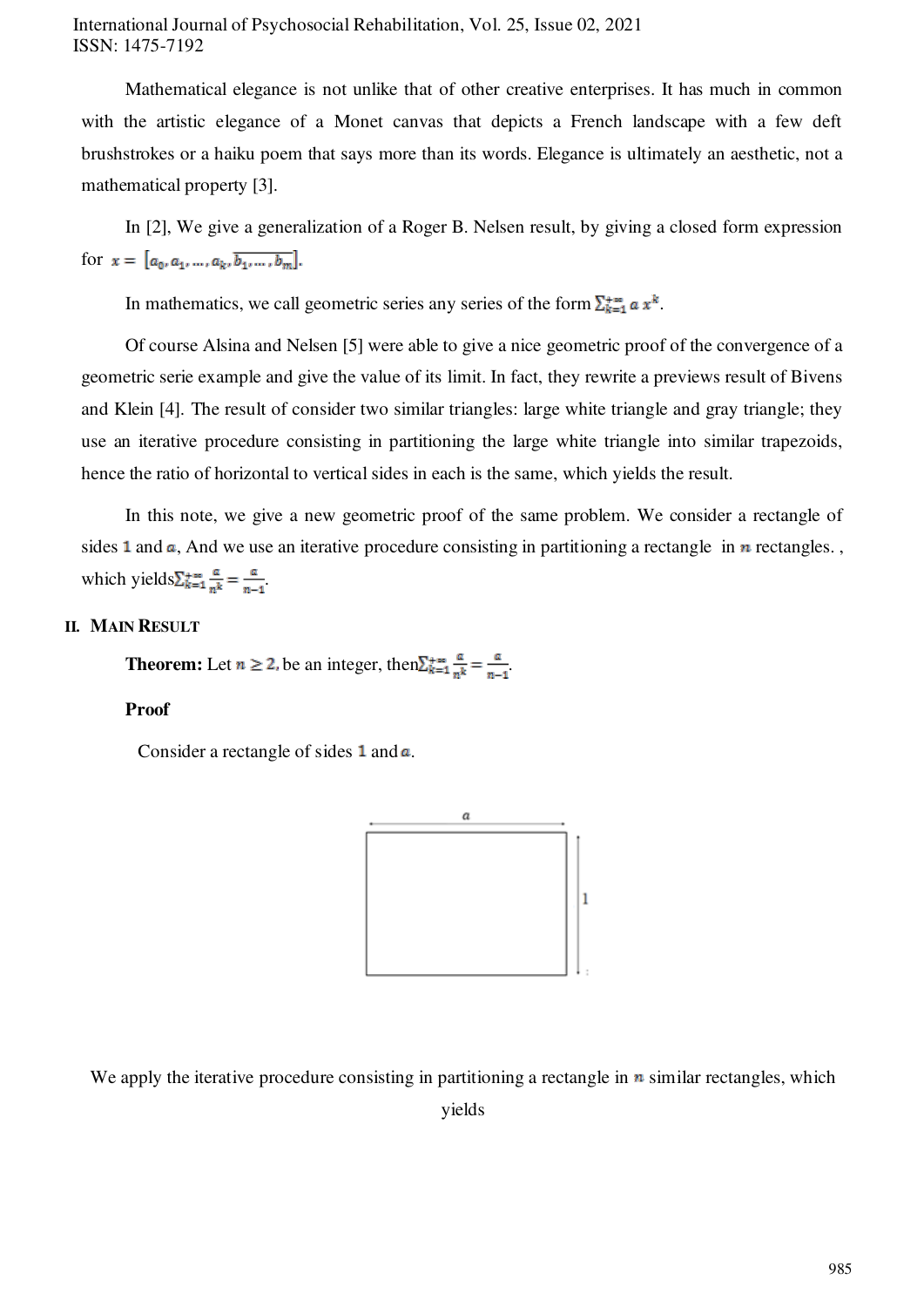

Then, we get